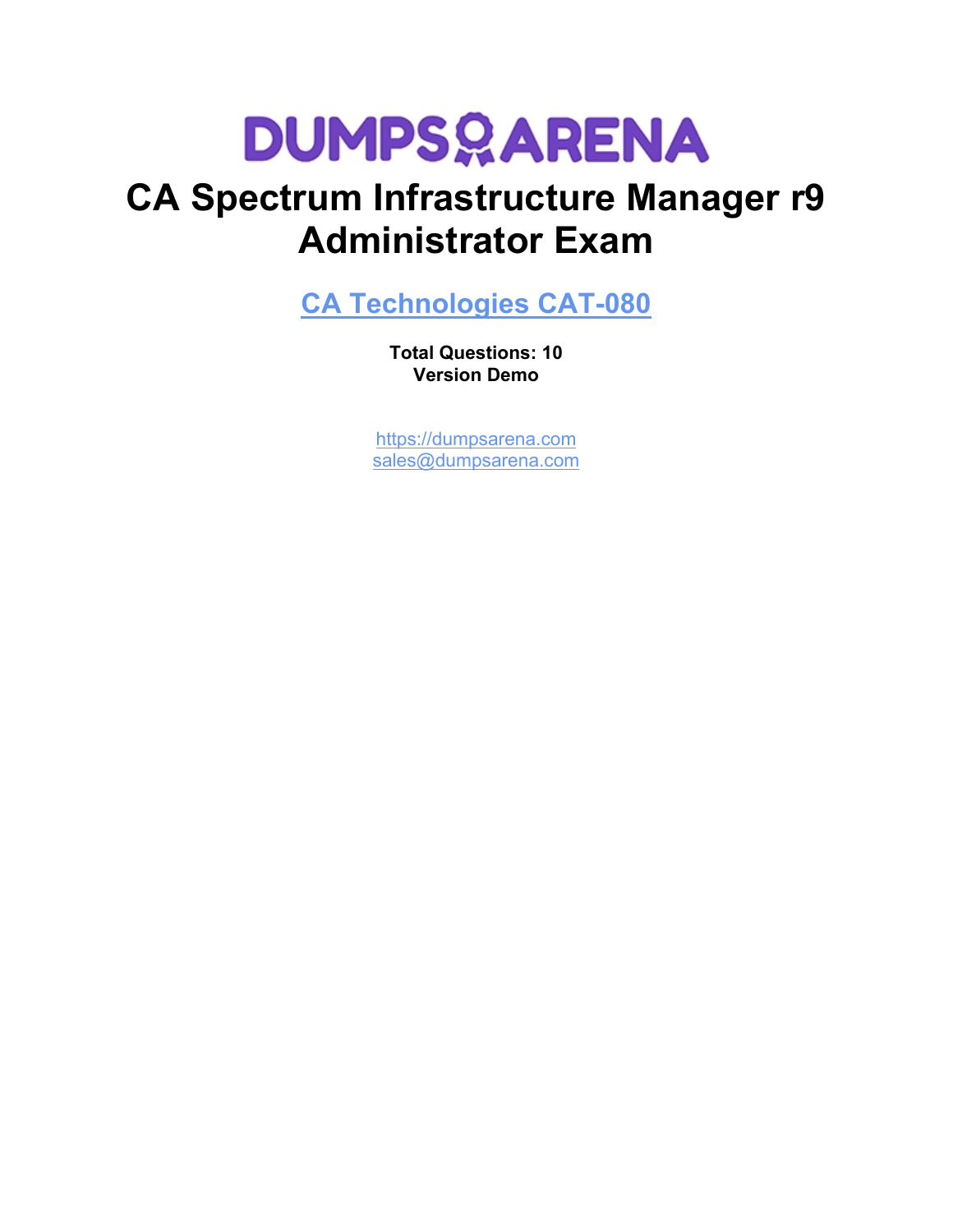### **QUESTION NO: 1**

When you configure LDAP authentication in OneClick, which methods can you use to look up user names in the LDAP directory?

- **A.** User by Event and User by Model
- **B.** User by Role and User by Location
- **C.** User by Search and User by Pattern
- **D.** User by Notification and User by Container

# **Answer: C**

#### **QUESTION NO: 2**

In CA Spectrum, three customizable scripts are provided to display alarm notifications. Which of these scripts is invoked when an alarm is generated?

- **A.** SetScript
- **B.** ClearScript
- **C.** UpdateScript
- **D.** ExecuteScript

**Answer: A**

### **QUESTION NO: 3**

When you configure Discovery, by default, the destination container is the:

**A.** Flat container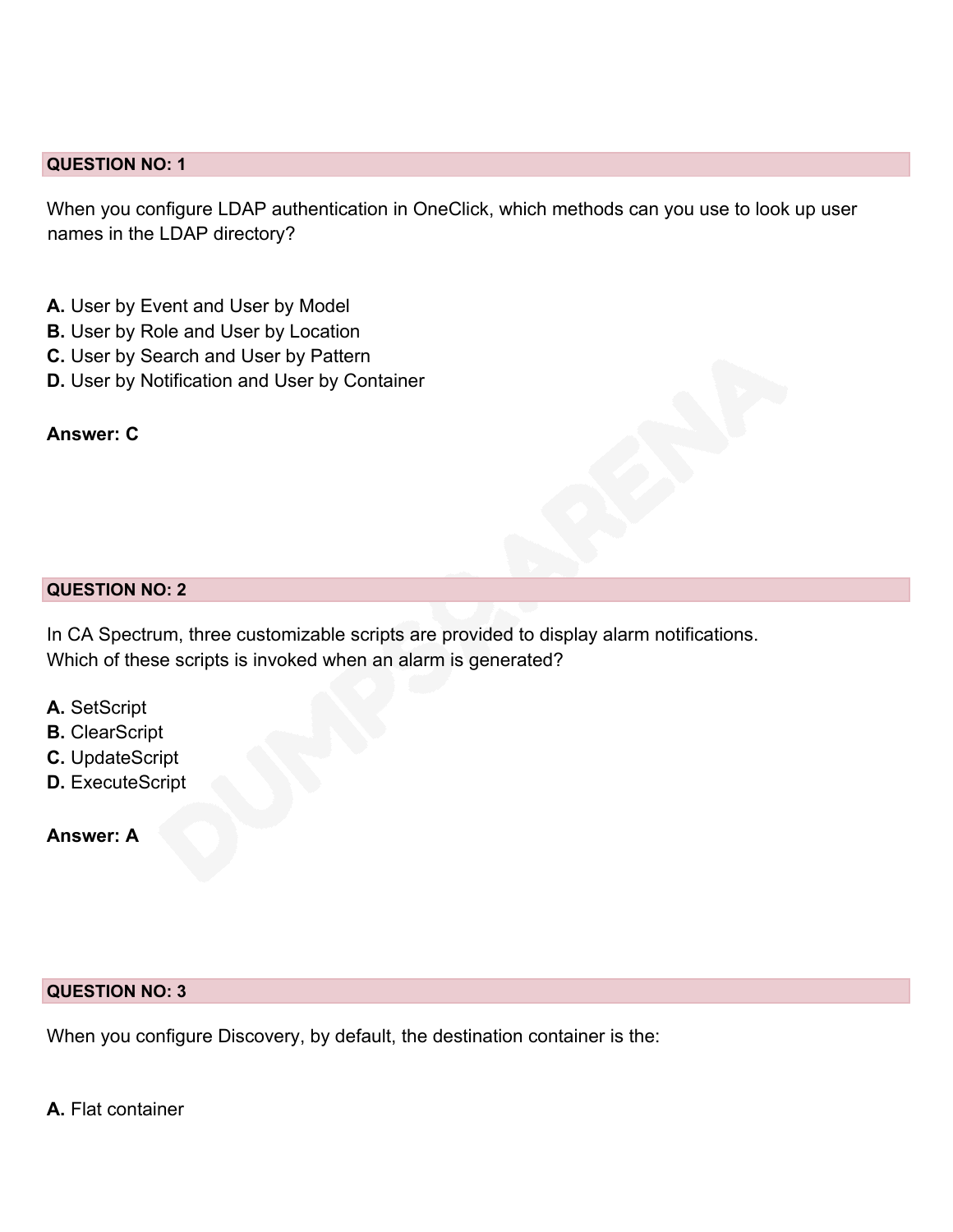

- **B.** LAN container
- **C.** Grid container.
- **D.** Universe container.

**Answer: D**

# **QUESTION NO: 4**

You can use the SSdbsave utility to perform three types of offline database backups. Which type of offline backup uses the -cm parameter string to save the modeling catalog and models?

**A.** Full

- **B.** Partial
- **C.** Differential
- **D.** Incremental

**Answer: A**

# **QUESTION NO: 5**

In the CA Spectrum architecture, which component is responsible for processing traps and creating events?

- **A.** SpectroSERVER
- **B.** OneClick Server
- **C.** Archive Manager
- **D.** OneClick Console

# **Answer: A**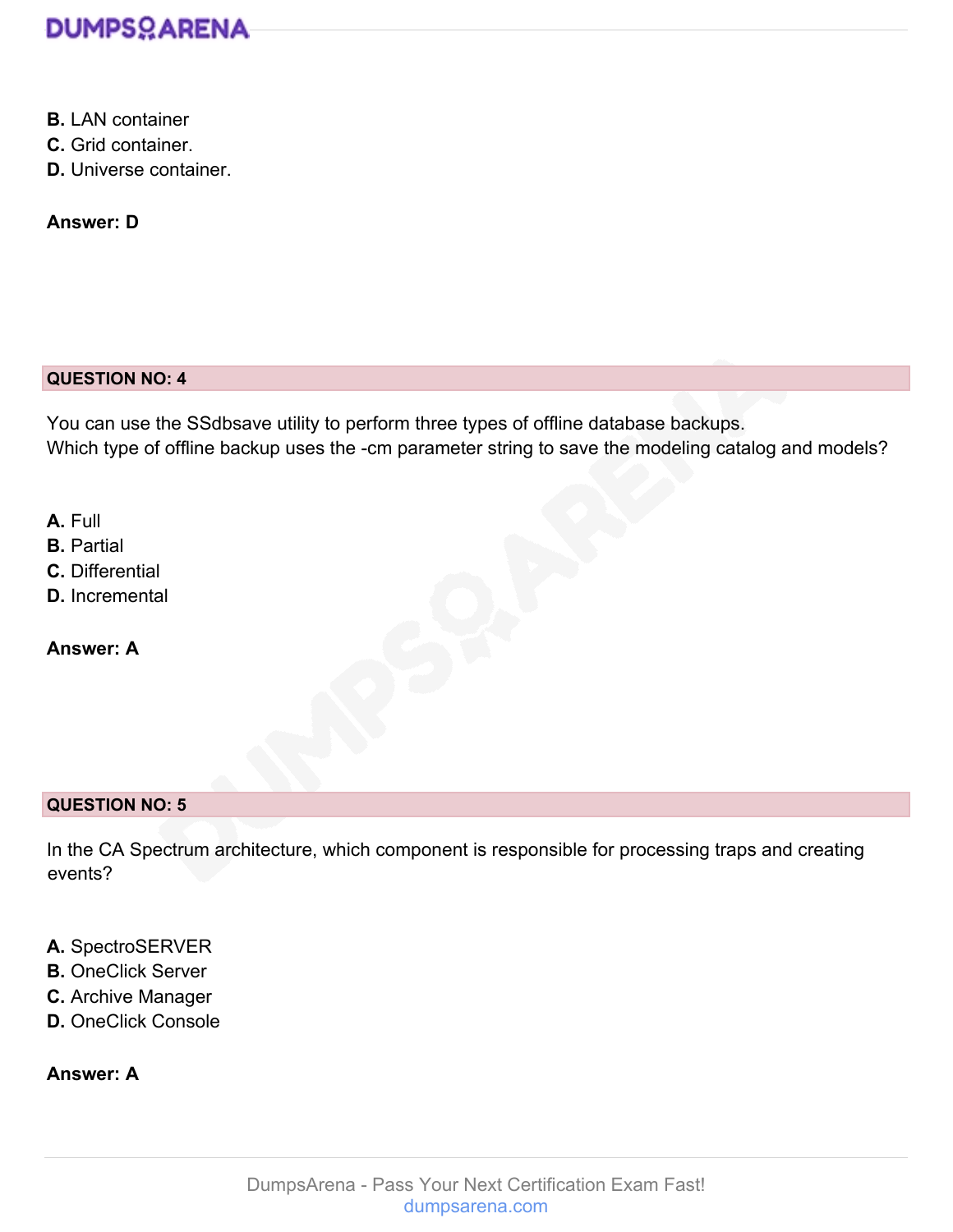## **QUESTION NO: 6**

CA Spectrum server, client, and utility applications are started and stopped by:

- **A.** ArchMgr
- **B.** Processd
- **C.** SSdbbad
- **D.** Performance View client

**Answer: B**

#### **QUESTION NO: 7**

In the fault-tolerant SpectroSERVER architecture, where should the only instance of the Archive Manager run?

- **A.** On the OneClick Server
- **B.** On the primary SpectroSERVER
- **C.** On the secondary SpectroSERVER
- **D.** On the tertiary SpectroSERVER

**Answer: D**

### **QUESTION NO: 8**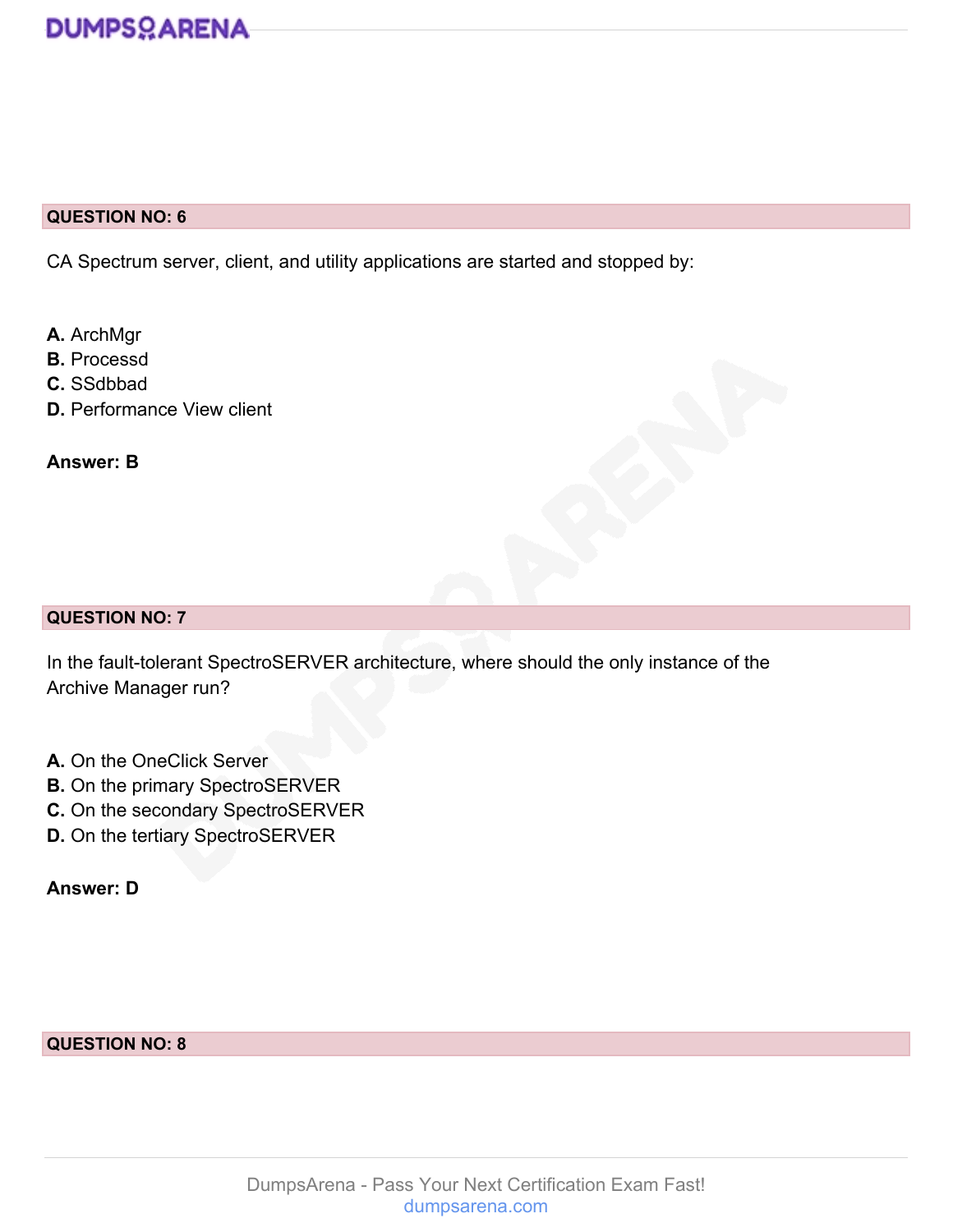What is located in the partslist directory and contains the instructions that processed uses to start and manage a specific process?

- **A.** IDB Files
- **B.** server.xml
- **C.** Proxy model
- **D.** SystemEDGE agent

**Answer: A**



At certain times, SpectroSERVER might receive SNMP traps that are not mapped yet. Assuming the device is already modeled, how does CA Spectrum handle the trap?

- **A.** Logs an event under the VNM model
- **B.** Logs an event under the device model
- **C.** Raises an alarm under the VNM model
- **D.** Discards the trap without further processing

**Answer: B**

# **QUESTION NO: 10**

What is most likely the cause of an unresolved fault in CA Spectrum?

- **A.** A trap is not mapped in CA Spectrum.
- **B.** The CA Spectrum server is overloaded.
- **C.** A trap is received from an unmanaged device.